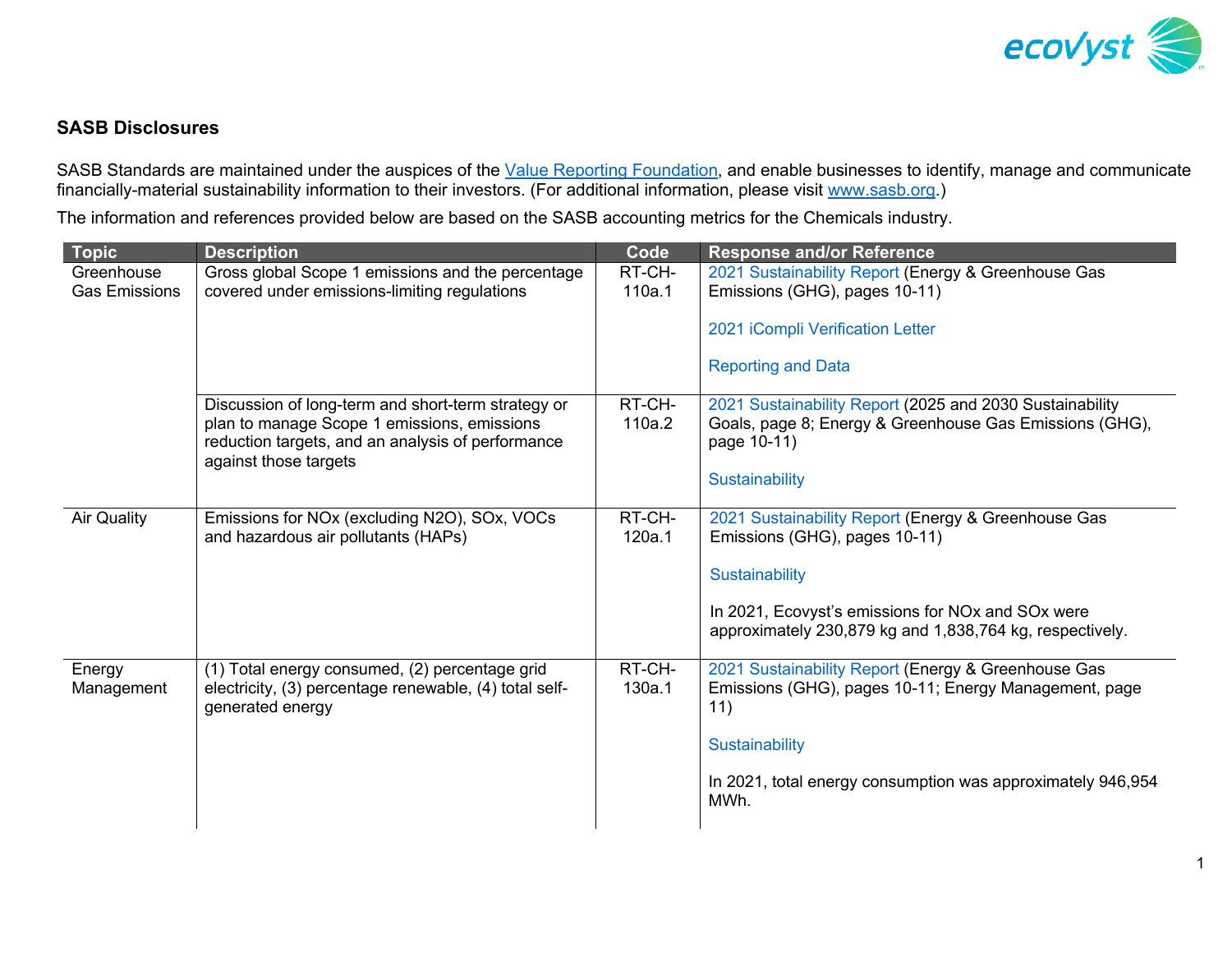

| <b>Topic</b>                  | <b>Description</b>                                                                                                        | Code             | <b>Response and/or Reference</b>                                                                                                                                         |
|-------------------------------|---------------------------------------------------------------------------------------------------------------------------|------------------|--------------------------------------------------------------------------------------------------------------------------------------------------------------------------|
| Water<br>Management           | (1) Total water withdrawn, (2) total water consumed,                                                                      | RT-CH-<br>140a.1 | 2021 Sustainability Report (Water, page 13)                                                                                                                              |
|                               | percentage of each in regions with High or<br><b>Extremely High Baseline Water Stress</b>                                 |                  | 2021 iCompli Verification Letter                                                                                                                                         |
|                               |                                                                                                                           |                  | <b>Reporting and Data</b>                                                                                                                                                |
|                               |                                                                                                                           |                  | In 2021, total water withdrawn was 10,489,031 cubic meters.<br>Approximately 10% of water withdrawn was in regions with<br>high or extremely high baseline water stress. |
|                               | Number of incidents of noncompliance associated<br>with water quality permits, standards and regulations                  | RT-CH-<br>140a.2 | In 2021, Ecovyst had no material incidents of noncompliance<br>associated with water quality permits, standards and<br>regulations.                                      |
|                               | Description of water management risks and<br>discussion of strategies and practices to mitigate                           | RT-CH-<br>140a.3 | 2021 Sustainability Report (Water, page 13)                                                                                                                              |
|                               | those risks                                                                                                               |                  | Sustainability                                                                                                                                                           |
| Hazardous<br>Waste            | Amount of hazardous waste generated, and<br>percentage recycled                                                           | RT-CH-<br>150a.1 | 2021 Sustainability Report (Waste, page 12)                                                                                                                              |
| Management                    |                                                                                                                           |                  | 2021 iCompli Verification Letter                                                                                                                                         |
|                               |                                                                                                                           |                  | <b>Reporting and Data</b>                                                                                                                                                |
| Community<br><b>Relations</b> | Discussion of engagement processes to manage<br>risks and opportunities associated with community<br>interests            | RT-CH-<br>210a.1 | 2021 Sustainability Report (Stakeholder Engagement, page 18;<br>Community Engagement: Extending Goodwill Beyond the<br>Workplace, page 19)                               |
|                               |                                                                                                                           |                  | <b>Social Responsibility</b>                                                                                                                                             |
| Workforce<br>Health & Safety  | (1) Total recordable incident rate (TRIR) and (2)<br>fatality rate for (a) direct employees and (b) contract<br>employees | RT-CH-<br>320a.1 | 2021 Sustainability Report (Progress in Achieving<br>Sustainability Goals, pages 7-8; Health, Safety, Environment &<br>Security (HSES), pages 14-15)                     |
|                               |                                                                                                                           |                  | Health, Safety, Environment & Security                                                                                                                                   |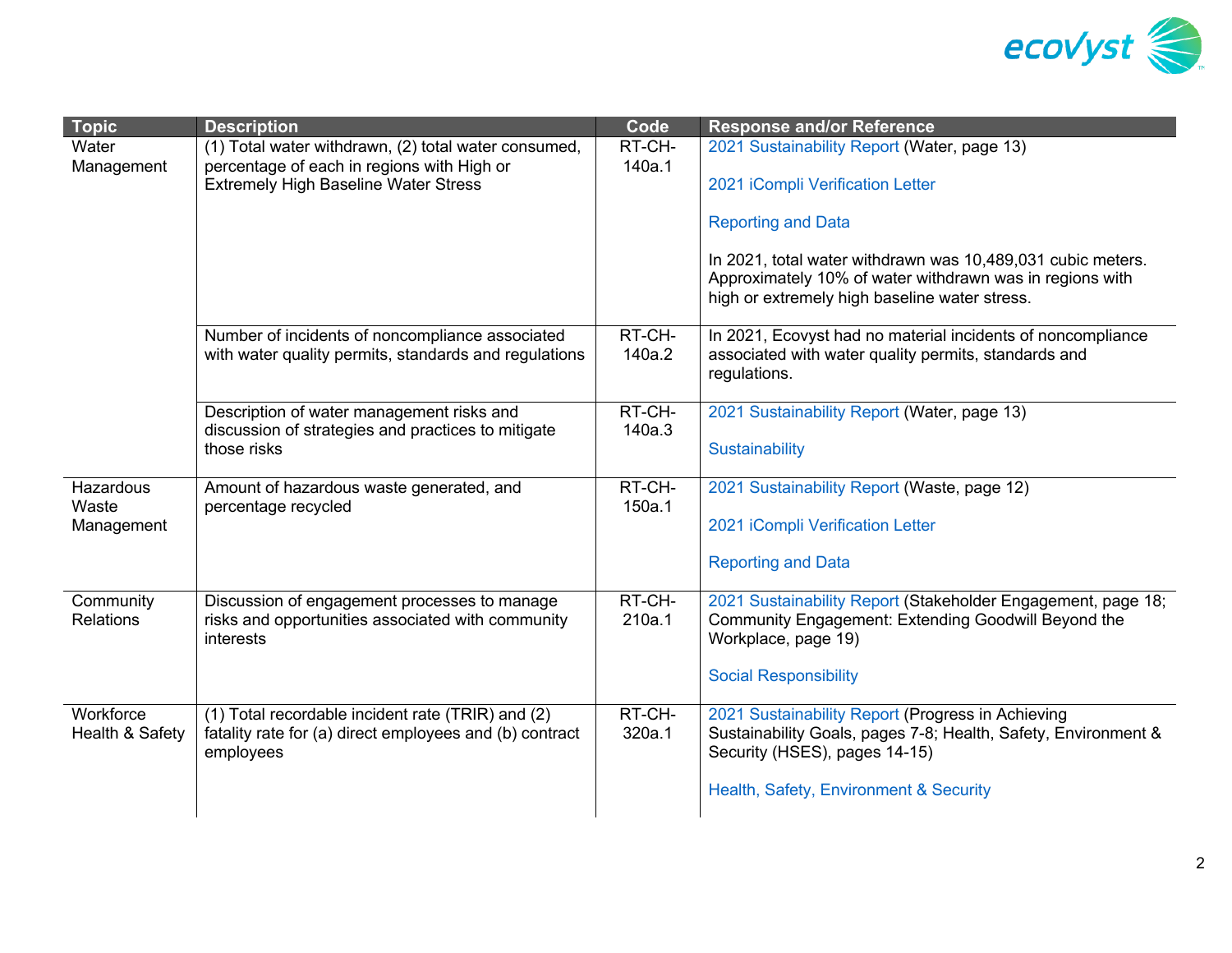

| <b>Topic</b>                                                      | <b>Description</b>                                                                                                                                                                                                                                                              | Code             | <b>Response and/or Reference</b>                                                                                                                     |
|-------------------------------------------------------------------|---------------------------------------------------------------------------------------------------------------------------------------------------------------------------------------------------------------------------------------------------------------------------------|------------------|------------------------------------------------------------------------------------------------------------------------------------------------------|
|                                                                   | Description of efforts to assess, monitor and reduce<br>exposure of employees and contract workers to<br>long-term (chronic) health risks                                                                                                                                       | RT-CH-<br>320a.2 | 2021 Sustainability Report (2025 and 2030 Sustainability<br>Goals, page 8; Health, Safety, Environment & Security (HSES),<br>pages 14-15)            |
| <b>Product Design</b><br>for Use-phase<br>Efficiency              | Revenue from products designed for use-phase<br>resource efficiency                                                                                                                                                                                                             | RT-CH-<br>410a.1 | 2021 Sustainability Report (Product Stewardship and Product<br>Safety, pages 20-21)                                                                  |
| Safety &<br>Environmental<br>Stewardship of<br>Chemicals          | (1) Percentage of products that contain Globally<br>Harmonized System of Classification and Labeling<br>of Chemicals (GHS) Category 1 and 2 Health and<br>Environmental Hazardous Substances, and (2)<br>percentage of such products that have undergone a<br>hazard assessment | RT-CH-<br>410b.1 | 2021 Sustainability Report (Product Safety, page 21)                                                                                                 |
|                                                                   | Discussion of strategy to (1) manage chemicals of<br>concern and (2) develop alternatives with reduced<br>human and/or environmental impact                                                                                                                                     | RT-CH-<br>410b.2 | 2021 Sustainability Report (Product Stewardship and Product<br>Safety, pages 20-21)<br><b>Product Innovation</b>                                     |
| Genetically<br>Modified<br>Organisms                              | Percentage of products by revenue that contain<br>genetically modified organisms (GMOs)                                                                                                                                                                                         |                  | 2021 Sustainability Report (Product Stewardship and Product<br>Safety, pages 20-21)<br>None of our products contain GMOs.                            |
| Management of<br>the Legal &<br>Regulatory<br>Environment         | Discussion of corporate positions related to<br>government regulations and/or policy proposals that<br>address environmental and social factors affecting<br>the industry                                                                                                       |                  | 2021 Sustainability Report (Stakeholder Engagement, page 18)                                                                                         |
| Operational<br>Safety,<br>Emergency<br>Preparedness<br>& Response | Process Safety Incidents Count, Process Safety<br>Total Incident Rate and Process Safety Incident<br><b>Severity Rate</b>                                                                                                                                                       | RT-CH-<br>540a.1 | 2021 Sustainability Report (Progress in Achieving<br>Sustainability Goals, pages 7-8; Health, Safety, Environment &<br>Security (HSES), pages 14-15) |
|                                                                   | Number of transport incidents                                                                                                                                                                                                                                                   | RT-CH-<br>540a.2 | 2021 Sustainability Report (Progress in Achieving<br>Sustainability Goals, pages 7-8; Health, Safety, Environment &<br>Security (HSES), pages 14-15) |